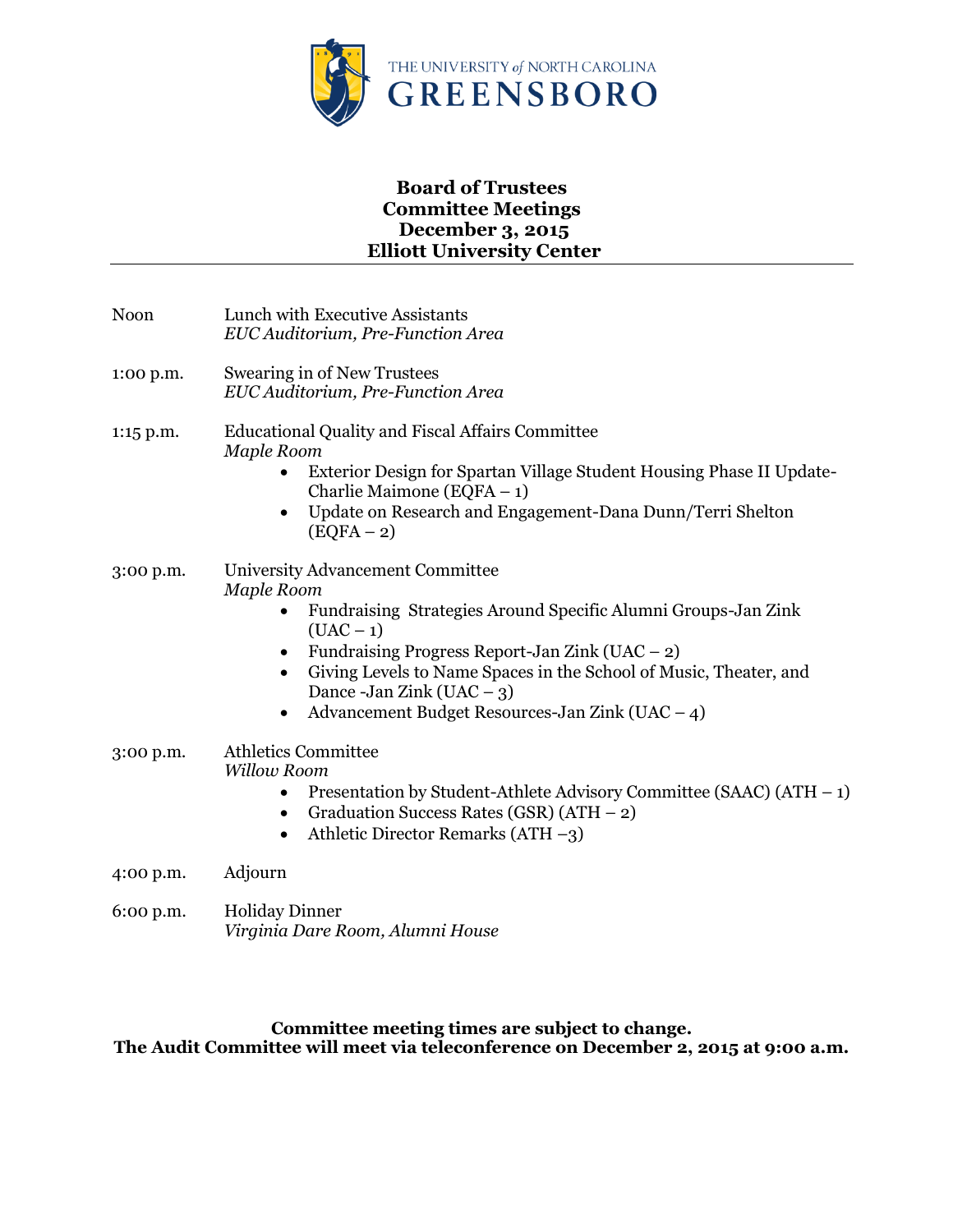# **Full Board Meeting December 4, 2015 Virginia Dare Room, Alumni House 8:30 a.m.**

Welcome Susan Safran Susan Susan Safran Susan Susan Safran Susan Safran Susan Safran Susan Safran Susan Safran Roll Call Julia Jackson-Newsom Chair's Remarks Susan Safran Susan Safran Susan Safran Susan Safran Susan Safran Susan Safran Susan Safran Susan Safran Susan Safran Susan Safran Susan Safran Susan Safran Susan Safran Susan Safran Susan Safran Susan Safra Chancellor's Report Frank Gilliam

## **Presentations**

- 1. Weatherspoon Presentation Nancy Doll, Director, Weatherspoon Art Museum
- **2.** Bond Campaign Update Julia Jackson-Newsom, Senior Advisor to the Chancellor and Nikki Baker, Interim Director of Strategic Initiatives

# **Approval of Minutes of the September 11, 2015 Meeting**

# **Report of the Educational Quality and Fiscal Affairs Committee Susan Safran**

#### **Action Items**

BOT – 1 Proposed Revision to the Policy on Extended Illness, Disability, and Family Leave for Faculty (Other than Twelve-Month) *-* Dana Dunn/Alan Boyette

BOT – 1.1 Proposed Policy on Extended Illness, Disability, and Family Leave for Faculty (Other than Twelve-Month)

BOT – 2 Candidates to be Awarded Degrees and Certificates December 2015 *-* Dana Dunn

BOT – 2.1 Candidates to be Awarded Degrees and Certificates December 2015

BOT – 3 Request to Discontinue the Music Research Institute *-* Dana Dunn/Terri Shelton

BOT – 4 Request to Discontinue the Center for Biotechnology, Genomics and Health Research - Dana Dunn/Terri Shelton

BOT – 5 Exterior Design Approval for Spartan Village Student Housing Phase II - Charlie Maimone

BOT – 5.1 Spartan Village Student Housing Phase II Presentation

BOT – 6 Acceptance of Completed Projects - Charlie Maimone

## **Report of the University Advancement Committee <b>Brad Hayes**

## **Action Items**

BOT – 7 Appointments/Reappointments to the Weatherspoon Arts Foundation - Jan Zink

BOT – 8 Appointments/Reappointments to the Board of Directors to the Capital Facilities Foundation, Inc. - Jan Zink